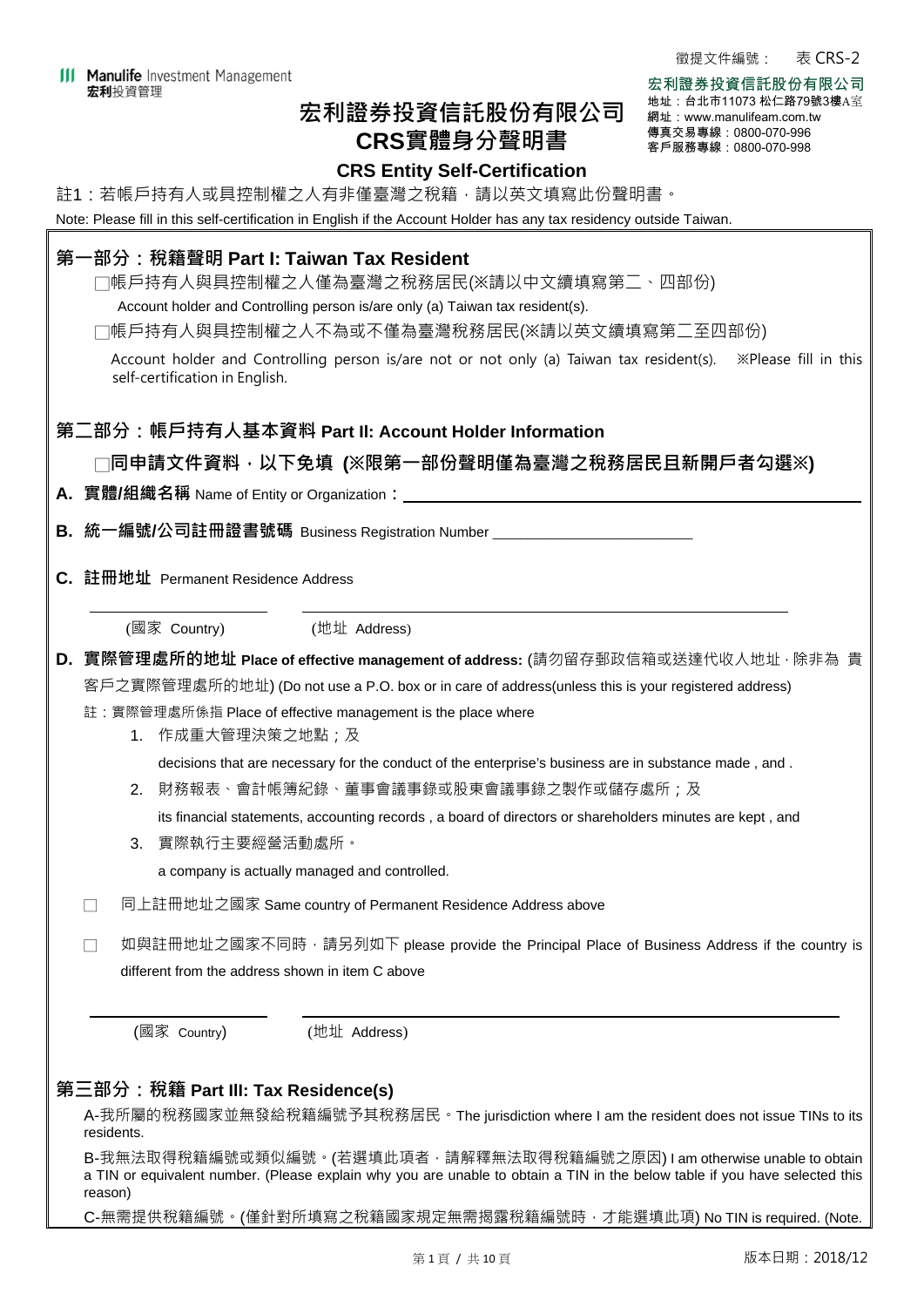Only select this reason if the authorities of the jurisdiction entered below do not require the TIN to be disclosed)

| 稅籍國家<br>Country of tax              | 稅籍編號<br><b>Tax Identification</b><br><b>Number</b> | 無法提供 TIN 者,請勾填原因 A、B(含原因)或 C<br>If no TIN available, please enter Reason A, B (with explanation) or C                                 |
|-------------------------------------|----------------------------------------------------|---------------------------------------------------------------------------------------------------------------------------------------|
| residence                           |                                                    | $\Box$ A                                                                                                                              |
|                                     |                                                    |                                                                                                                                       |
|                                     |                                                    | $\Box$ $\Box$<br>$\Box$ A                                                                                                             |
|                                     |                                                    |                                                                                                                                       |
|                                     |                                                    | $\Box$ $\Box$<br>$\Box$ A                                                                                                             |
|                                     |                                                    |                                                                                                                                       |
|                                     |                                                    | $\Box$ $\Box$                                                                                                                         |
|                                     |                                                    |                                                                                                                                       |
|                                     |                                                    | 第四部分:帳戶持有人身分別  Part III: Account Holder's Status                                                                                      |
|                                     |                                                    | 註: 請勾選最適之身分別選項。Note: please select the most appropriate status.                                                                       |
|                                     |                                                    | 本公司聲明以下勾選之身分別項目均為真實且正確 The Account Holder certifies that the Status is true and accurate by                                           |
| selecting one of the boxes below: : |                                                    |                                                                                                                                       |
|                                     |                                                    | 1. 帳戶持有人為金融機構,提供 GIIN 如下並聲明所屬身分別為                                                                                                     |
| GIIN:                               |                                                    | The Account Holder is a financial institution and agrees to provide the GIIN as below and declare the status is:                      |
|                                     |                                                    | 請勾選單一最適類別: Please tick one of below categories as appropriate                                                                         |
|                                     |                                                    | 非屬應申報國及參與國之被專業管理投資實體(編碼 Code A010)                                                                                                    |
|                                     |                                                    | -如勾選此項請填寫請填寫【附錄一:具控制權之人資訊】                                                                                                            |
|                                     |                                                    | Investment entity located in a non-reportable jurisdiction non-participating jurisdiction and managed by                              |
|                                     |                                                    | another financial institution - Please complete [ Appendix I Controlling Person ]                                                     |
|                                     |                                                    | 金融機構 (不包含上列身分)(編碼 Code A020)                                                                                                          |
|                                     |                                                    | Financial Institution (excluded an investment entity located in a non-reportable jurisdiction non-participating                       |
|                                     |                                                    | jurisdiction and managed by another financial institution)                                                                            |
|                                     |                                                    | 2.帳戶持有人為各級政府、中央銀行或國際組織或由該等實體完全持有之實體(代碼 Code A030)                                                                                     |
|                                     |                                                    | The Account Holder is Governmental entity, Central Bank or International Organization or an entity wholly owned by one or more of the |
| foregoing Entities                  |                                                    |                                                                                                                                       |
|                                     |                                                    | 3.帳戶持有人屬上市 (櫃 )、興櫃公司或其關係企業※(代碼 code A040)                                                                                             |
|                                     |                                                    | The Account Holder is a publicly traded non-financial entity or an affiliate* of such.                                                |
|                                     | 請填寫下列欄位之資訊(二擇一填寫)                                  |                                                                                                                                       |
|                                     |                                                    | If this box is ticked, please also provide the information based on your status.                                                      |
|                                     |                                                    | 帳戶持有人屬上市(櫃)、興櫃公司 The Account Holder is a publicly traded non-financial entity.                                                        |
|                                     |                                                    | 【請填寫公司股票於經認可證券市場經常性交易之名稱】                                                                                                             |
|                                     |                                                    |                                                                                                                                       |
|                                     |                                                    | 帳戶持有人為上市(櫃)、興櫃公司之關係企業 The Account Holder is an affiliate of publicly traded non-financial entity.                                     |
|                                     |                                                    | 該上市(櫃) <sup>、</sup> 興櫃公司之名稱 The name of publicly traded non-financial entity                                                          |
|                                     |                                                    | 該公司股票經常性交易於【請填寫證券市場名稱】whose stock is regularly traded on an established securities market.                                            |
|                                     |                                                    | [ Please fill in the name of the exchange upon which the stock is regularly traded ]                                                  |
|                                     |                                                    | □臺灣證券交易所 Taiwan Stock Exchange 口證券櫃檯買賣中心 Taipei Exchange                                                                              |
| 口其他 other                           |                                                    |                                                                                                                                       |
|                                     |                                                    | ※「關係企業」係指一實體控制另一實體或兩實體由相同之人控制‧該兩實體互為關係實體。所稱控制‧指直                                                                                      |
|                                     |                                                    | 接或間接持有一實體之表決權及價值超過百分之五十。                                                                                                              |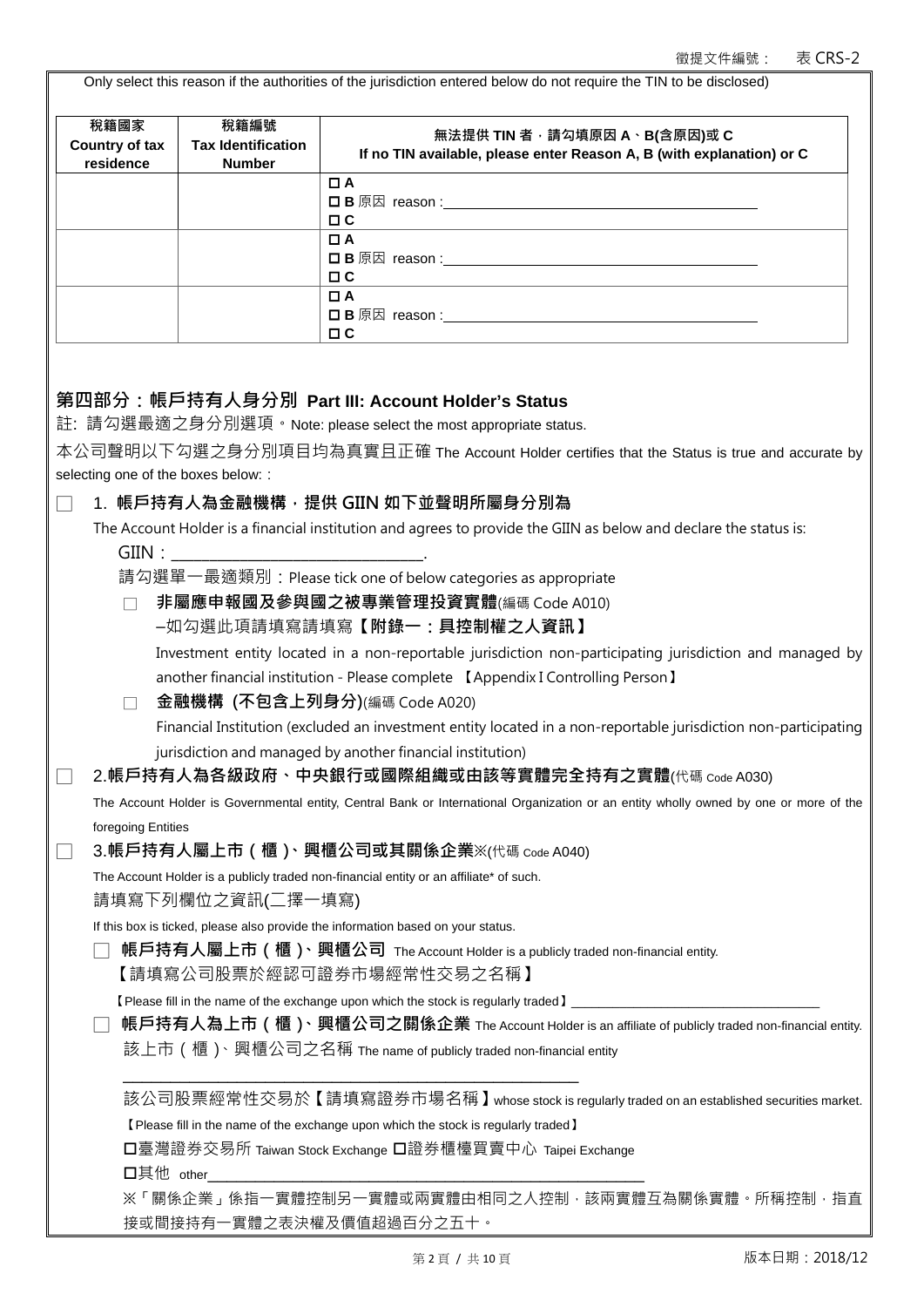An Entity is a "Related Entity" of another Entity if either Entity controls the other Entity, or the two Entities are under common control. For this purpose control includes direct or indirect ownership of more than 50% of the vote and value in an Entity.

## □ 4.**帳戶持有人為積極非金融機構實體 (符合下列定義或其一身分類別者)**

The Account Holder is an active non-financial entity which qualifies the below definition or meets one of the following status.

#### **定義 Definition**

帳戶持有人於前一會計年度之股利、利息、租金、權利金、金融資產交易增益、貨幣匯兌增益或其他非積極營業活 動產生收入之合計數未達收入總額的 50%,且於該期間內持有用於取得該非積極營業活動收入之資產,未達其資 產總額的 50%。

Less than 50 percent of its gross income during the preceding calendar year is passive income (i.e., dividends, interest, rent, royalties, the excess of gains over losses from the sale or exchange of Financial Assets that gives rise to the passive income described previously, the excess of foreign currency gains over foreign currency losses or other passive income ), and less than 50% of the assets held by the NFE during that calendar year are assets that produce, or are held for the production of, passive income

- □ A 屬下列身分之一(代碼 Code A050)
	- 1.帳戶持有人屬上述定義之非金融機構實體。或;
	- Holding NFEs that qualify the definition addressed above
	- 2.帳戶持有人屬非金融集團成員的控股非金融機構實體。或;

Holding NFEs that are members of a nonfinancial group. or

3.帳戶持有人屬非金融集團成員的財務中心。或;

Treasury centers that are members of a nonfinancial group. or

- 4.帳戶持有人屬非營利組織。
	- Non-profit NFEs.
- 5.帳戶持有人屬清算中或重整中的非金融機構實體。

NFEs that are liquidating or emerging from reorganization

□ 5.**帳戶持有人為消極非金融機構實體**(代碼 Code A060)–請填寫**【附錄一:具控制權之人資訊】**

The Account Holder is a passive non-financial entity. – Please complete 【Appendix I Controlling Person】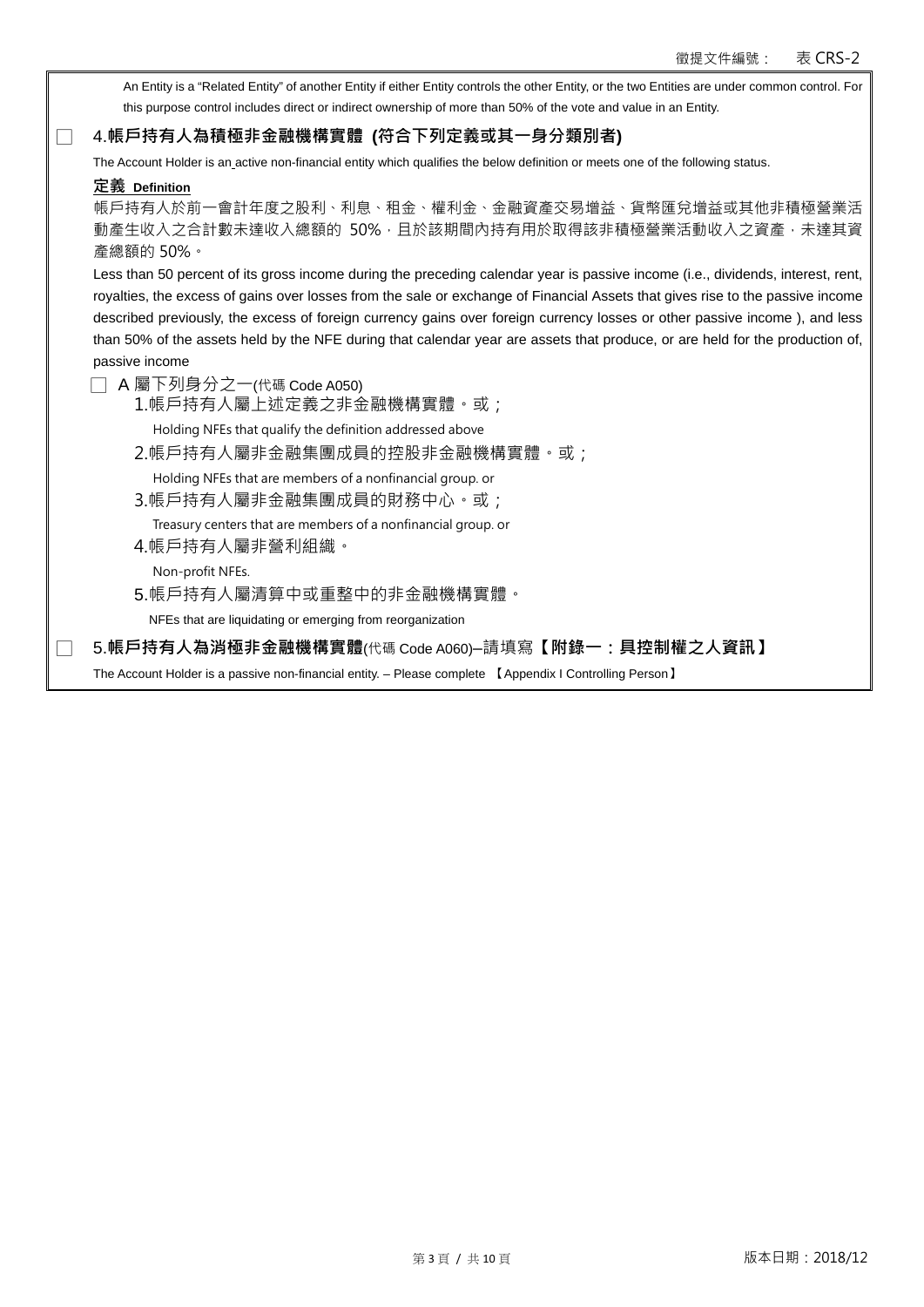## **聲明及簽署 Declarations and Signature**

帳戶持有人知悉,本聲明書**(含具控制權之人共\_\_\_\_人之資訊)** 所含資訊、相關帳戶持有人及任何應申報帳戶資訊,將可 能提供中華民國稅捐稽徵機關,經由政府間協定進行稅務目的金融帳戶資訊交換,提供帳戶持有人為稅務居住者之國家/ 地區稅捐稽徵機關。

I acknowledge that the information contained in this Self-certification form **(Including\_\_\_\_ Controlling Persons' information)** and information regarding the Account Holder and any Reportable Account(s) may be provided to the tax authorities of the ROC and exchanged with tax authorities of another country(ies)/jurisdiction(s) in which the Account Holder may be a tax resident pursuant to intergovernmental agreements to exchange financial account information for tax purposes. In addition, if the tax residence is U.S., I acknowledge that the information contained in this Self-certification and any reportable information will be provided to the IRS.

帳戶持有人聲明,就本人所知所信,於本自我證明所為之陳述均為正確且完整。

I declare that all statements made in this declaration are, to the best of my knowledge and belief, correct and complete.

帳戶持有人承諾,如狀態變動致影響本聲明書第一部分所述帳戶持有人之稅務居住者身分,或所載資料不正確或不完整, 帳戶持有人會通知宏利投信,並在狀態變動後 30 日內提供宏利投信一份經適當更新之自我聲明書。

I undertake to advise Manulife Investment Management (Taiwan) Co., Limited of any change in circumstances which affects the tax residency status of the Account Holder identified in Part 1 of this Self-certification form or causes the information contained herein to become incorrect, and to provide Manulife Investment Management (Taiwan) Co., Limited with a suitably updated self-certification form within 30 days of such change in circumstances.

此致 宏利證券投資信託股份有限公司

To: Manulife Investment Management (Taiwan) Co., Limited

公司/組織簽章 \_\_\_\_\_\_\_\_\_\_\_\_\_\_\_\_\_\_\_\_\_\_\_\_\_\_\_\_\_\_(請蓋原留印鑑或立約印鑑) Signature of Company/Entity: ( Please sign or use the Company stamp as in the Signature Card )

簽署日期 Date : \_\_\_\_\_\_\_\_\_\_\_\_\_\_

以下僅限內部使用

經辦人員確認聲明書合理性檢核項目(單選必填)

若有發現稅籍國家或 CRS 身分別可能不一致之情形,請進一步向帳戶持有人詢問聲明書是否已填寫確實、合理且完整。

本人未發現上述身分聲明書所聲明之 CRS 身分別及其稅籍國家或具控制權之人之稅籍國家有不合理之情事。 帳戶之 CRS 身分別及其稅籍國家或具控制權之人之稅籍國家有可能不一致之情形,但已向帳戶確認其所聲明之 CRS 身分別及其稅籍國家或具控制權之人之稅籍國家已填寫確實、合理且完整。

註:有可能不一致的情形列舉如下(但不限於下列情形)

公司或組織之註冊地址顯示為其他國家。

公司或組織之實際營運處所顯示為其他國家。

公司或組織主要營業項目為投資業且非為積極非金融機構實體之控股公司,但聲明為積極非金融機構實體。

具控制權之人之身分證明文件或相關資料顯示為其他國家的稅務居民。

具控制權之人之身分證明文件或相關資料顯示為其他國家的國籍或公民。

具控制權之人之居住地址(戶籍地址)顯示為其他國家。

日期:

業務人員主管: 業務人員經辦: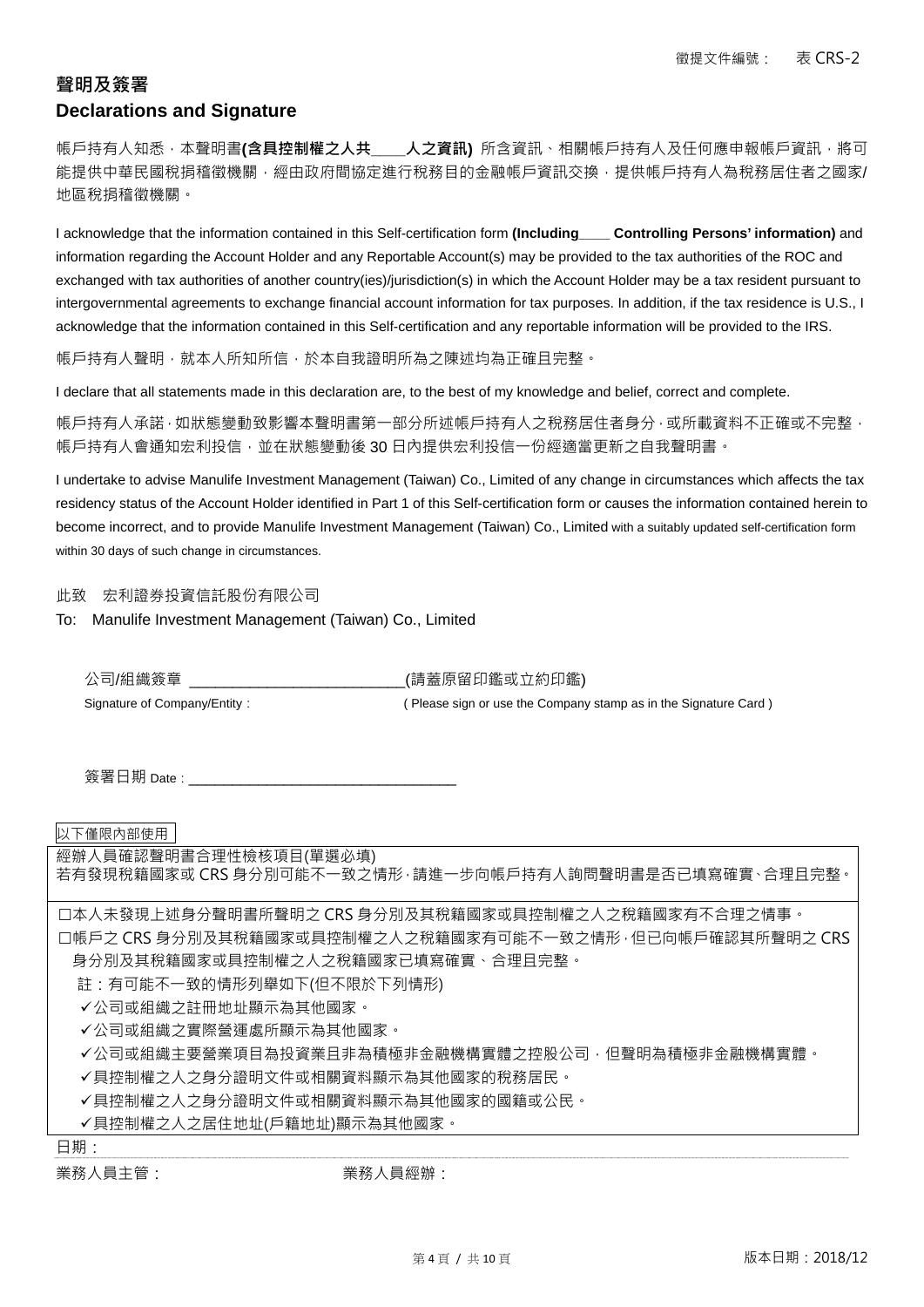## **【附錄一】具控制權之人資訊**

## **【Appendix I】 Controlling Person**

註1:若具控制權之人具有非臺灣之稅籍,請以英文填寫此份聲明書。

Note: Please fill in this self-certification in English if the Controlling Person has any tax residency outside Taiwan.

### **實體名稱 Name of Entity or Organization:**

若帳戶持有人具有一個以上之具控制權之人,請複製此表單填寫其他具控制權之人之資料。

If the Account Holders have more than one controlling person, please copy this a form and fill in other controlling person's information.

|             | 具控制權之人基本資料 Controlling Person Identification                                                                                                                                                                                                                                                           |                             |                                                        |                         |                                                                                                     |                                                                                                                    |                                            |                              |  |  |  |
|-------------|--------------------------------------------------------------------------------------------------------------------------------------------------------------------------------------------------------------------------------------------------------------------------------------------------------|-----------------------------|--------------------------------------------------------|-------------------------|-----------------------------------------------------------------------------------------------------|--------------------------------------------------------------------------------------------------------------------|--------------------------------------------|------------------------------|--|--|--|
|             | 姓名 Name:                                                                                                                                                                                                                                                                                               |                             |                                                        |                         |                                                                                                     |                                                                                                                    |                                            |                              |  |  |  |
|             |                                                                                                                                                                                                                                                                                                        | 居住地址/戶籍地址 Residence Address |                                                        |                         |                                                                                                     |                                                                                                                    |                                            |                              |  |  |  |
|             |                                                                                                                                                                                                                                                                                                        |                             |                                                        |                         |                                                                                                     |                                                                                                                    |                                            |                              |  |  |  |
|             | 出生日期 Date of Birth                                                                                                                                                                                                                                                                                     |                             |                                                        | 出生地 Place of Birth      |                                                                                                     |                                                                                                                    |                                            |                              |  |  |  |
|             |                                                                                                                                                                                                                                                                                                        |                             |                                                        |                         |                                                                                                     | _年(YYYY)_________月(MM)________日(DD) <mark> 城市 City:______________________國家 Country:____________________</mark> __ |                                            |                              |  |  |  |
|             | □具控制權人僅為臺灣之稅務居民 Controlling Person is only a Taiwan tax resident.<br>身分證字號 / 統一證號 ID / Uniform ID Numbers: _______________________<br>(如勾選此項 · 以下「稅籍」及「具控制權之人類別」內容則無需填寫 If the box is ticked, the following information of tax residence and type<br>of controlling person is not required to fill in) |                             |                                                        |                         |                                                                                                     |                                                                                                                    |                                            |                              |  |  |  |
|             | 口具控制權人不為或不僅為臺灣稅務居民‧並於下方註明具控制權人之所有稅籍‧如無法提供稅籍編號者‧請                                                                                                                                                                                                                                                       |                             |                                                        |                         |                                                                                                     |                                                                                                                    |                                            |                              |  |  |  |
|             | 選填原因 A、B 或 C                                                                                                                                                                                                                                                                                           |                             |                                                        |                         |                                                                                                     |                                                                                                                    |                                            |                              |  |  |  |
|             | Controlling Person is not or not only a Taiwan tax resident. Below indicate all my country(ies) of tax residence. If a TIN is unavailable<br>please provide the appropriate reason A, B or C where appropriate.                                                                                        |                             |                                                        |                         |                                                                                                     |                                                                                                                    |                                            |                              |  |  |  |
|             | A-我所屬的稅務國家並無發給稅籍編號予其稅務居民。The jurisdiction where I am the resident does not issue TINs to its residents.                                                                                                                                                                                                |                             |                                                        |                         |                                                                                                     |                                                                                                                    |                                            |                              |  |  |  |
| 具控制         | B-我無法取得稅籍編號或類似編號。(若選填此項者,請解釋無法取得稅籍編號之原因) I am otherwise unable to obtain a TIN or<br>equivalent number. (Please explain why you are unable to obtain a TIN in the below table if you have selected this reason)                                                                                        |                             |                                                        |                         |                                                                                                     |                                                                                                                    |                                            |                              |  |  |  |
| 權之人         |                                                                                                                                                                                                                                                                                                        |                             |                                                        |                         |                                                                                                     | C-無需提供稅籍編號。(僅針對所填寫之稅籍國家規定無需揭露稅籍編號時,才能選填此項) No TIN is required. (Note. Only select this                             |                                            |                              |  |  |  |
| Controlling |                                                                                                                                                                                                                                                                                                        |                             |                                                        |                         | reason if the authorities of the jurisdiction entered below do not require the TIN to be disclosed) |                                                                                                                    |                                            |                              |  |  |  |
|             | 稅籍國家                                                                                                                                                                                                                                                                                                   |                             | 稅籍編號                                                   |                         |                                                                                                     |                                                                                                                    |                                            |                              |  |  |  |
| Person      | <b>Country of</b>                                                                                                                                                                                                                                                                                      | Tax                         |                                                        |                         | 無法提供 TIN 者,請勾填原因 A、B(含原因)或 C                                                                        |                                                                                                                    |                                            |                              |  |  |  |
|             | <b>Identification</b><br>If no TIN available, please enter Reason A, B (with explanation) or C<br>tax<br>residence<br><b>Number</b>                                                                                                                                                                    |                             |                                                        |                         |                                                                                                     |                                                                                                                    |                                            |                              |  |  |  |
|             |                                                                                                                                                                                                                                                                                                        |                             |                                                        |                         |                                                                                                     |                                                                                                                    |                                            | $\Box$ $C$                   |  |  |  |
|             |                                                                                                                                                                                                                                                                                                        |                             |                                                        |                         |                                                                                                     |                                                                                                                    |                                            | $\Box$ $C$                   |  |  |  |
|             |                                                                                                                                                                                                                                                                                                        |                             |                                                        |                         |                                                                                                     |                                                                                                                    |                                            |                              |  |  |  |
|             | 具控制權之人類別 Type of Controlling Person 請勾選最適類別 Please select the most appropriate status                                                                                                                                                                                                                  |                             |                                                        |                         |                                                                                                     |                                                                                                                    |                                            |                              |  |  |  |
|             | 1. 一般公司<br>(持股比例 %)<br>Legal Person                                                                                                                                                                                                                                                                    |                             | □ 直接或間接持有實體之股份<br>Ownership (Shareholding Ratio:____%) |                         | □ 該實體之高階<br>管理人員<br>Senior Managing<br>Official                                                     | 口 其他<br><b>Other Means</b>                                                                                         |                                            |                              |  |  |  |
|             | 2. 信託<br>口 委託人<br>Legal<br>Settlor<br>Arrangement-Trust                                                                                                                                                                                                                                                |                             |                                                        | □ 受託人<br><b>Trustee</b> | □ 監察人<br>Protector                                                                                  | 口 受益人<br>Beneficiary                                                                                               | 口其他<br>Other                               |                              |  |  |  |
|             | 3. 其他合約<br>Legal<br>Arrangement-Other<br>s                                                                                                                                                                                                                                                             |                             | 類於委託人之個人<br>Settlor-Equivalent                         |                         | □ 類於受託人之口<br>個人<br>Trustee-Equivalent                                                               | 類於監察人之<br>個人<br>Protector-Equivalent                                                                               | 類於受益人<br>之個人<br>Beneficiary-Equi<br>valent | 口 其他<br>Other-Equi<br>valent |  |  |  |
|             | ※具控制權之人定義請參閱【附錄三】詳細說明  For the definition of "Controlling Person", please refer to 【Appendix Ⅲ】                                                                                                                                                                                                        |                             |                                                        |                         |                                                                                                     |                                                                                                                    |                                            |                              |  |  |  |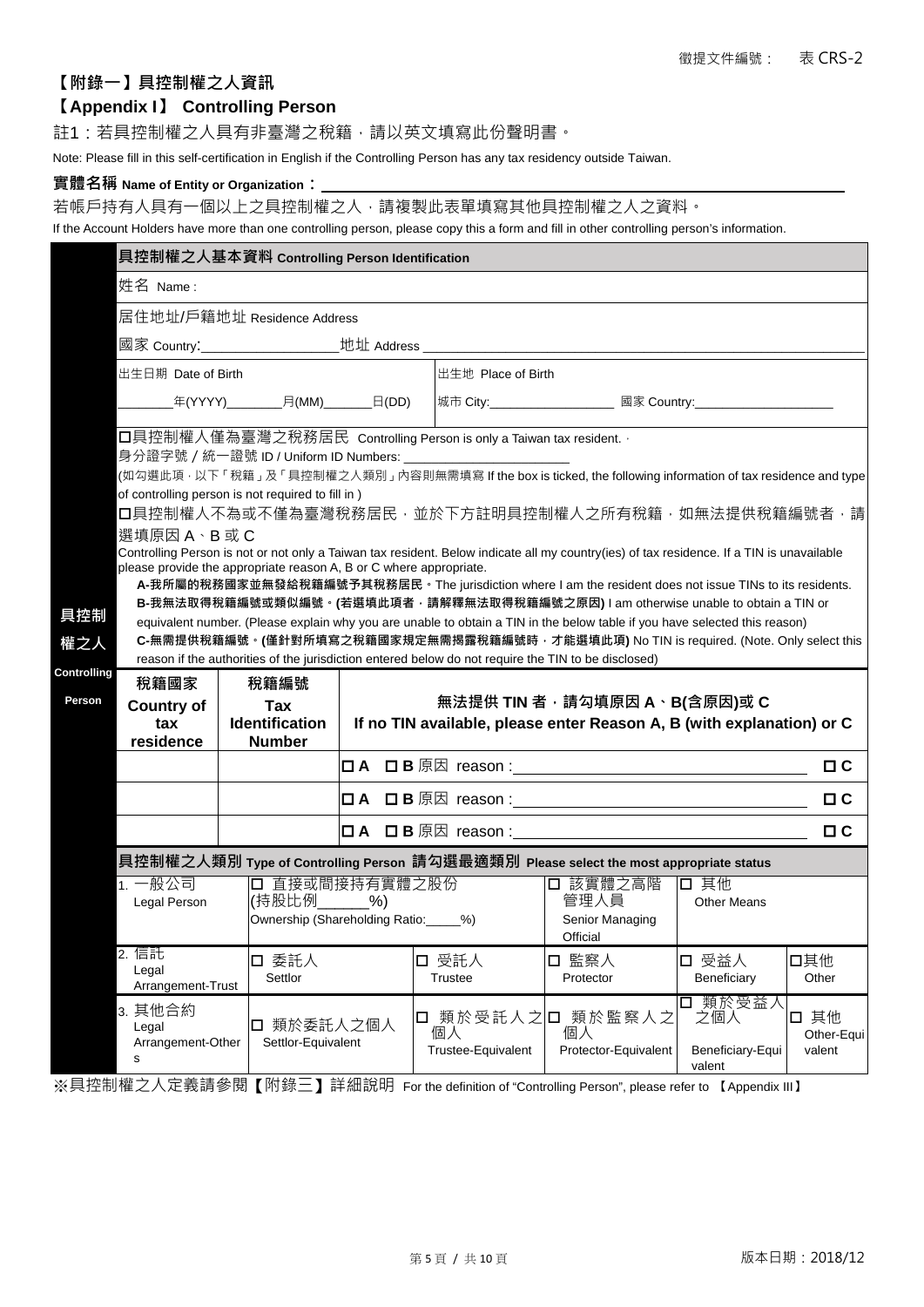## **【附錄二】填表說明【Appendix II】Instruction**

金融機構執行共同申報及盡職審查作業辦法(下稱本辦法)規定,金融機構應蒐集及申報有關帳戶持有人 稅務居住者身分之 特定資訊。本辦法係依稅捐稽徵法第5條之1第6項訂定,其內容參考經濟合作暨發展組 織發布之共同申報及盡職審查準則 (下稱共同申報準則)。

Under the Regulations Governing the Implementation of the Common Standard on Reporting and Due Diligence for Financial Institutions ("Regulations"), Financial Institutions ("FIs") are required to collect and report certain information about the Account Holder's tax residency status. The Regulations are enacted pursuant to Paragraph 6, Article 5-1 of the Tax Collection Act and are drafted in reference to the Common Standard on Reporting and Due Diligence for Financial Account Information (CRS) developed by the Organization for Economic Cooperation and Development (OECD).

金融機構依本辦法規定取得帳戶持有人之自我證明文件,以辨識帳戶持有人為稅務居住者之國家/地區。金融機構依法可 能將本表及該帳戶其他資訊提供中華民國稅捐稽徵機關,經由政府間協定進行稅務目的金融帳戶資訊交換,提供他方國家 /地區稅捐稽徵機關。

Under the Regulations, FIs obtain a self-certification form from the Account Holder to determine the country(ies)/ jurisdiction(s) in which the Account Holder is a tax resident. The FIs may be legally obliged to pass on the information in this form and other financial information with respect to the account to the tax authorities of the Republic of China (Taiwan)("ROC") and they may exchange this information with tax authorities of another country(ies)/jurisdiction(s) pursuant to intergovernmental agreements to exchange financial account information for tax purposes.

相關名詞解釋請詳附錄三。Please refer to the Appendix III for definitions.

除立書人之稅籍出現變動外,此聲明書屬永久有效。

Except a change in circumstances relating to information of account holder's tax status, this form will remain valid.

若帳戶持有人之實體身分別為「消極非金融機構實體」或「非屬應申報國及參與國之被專業管理投資實體」請於附錄一提 供對帳戶持有人具有控制力之自然人資訊(即「具控制權之人」)。

Where the Account Holder is a Passive NFE, or an Investment Entity located in a Non-Participating Jurisdiction managed by another Financial Institution, Please provide information on the natural person(s) who exercise control over the Account Holder (individuals referred to as "Controlling Person(s)") by completing Appendix I for each Controlling Person.

本公司作為一家金融機構,依法不得提供稅務或法律意見。As a financial institution, we are not allowed to give tax advice.

若您對此聲明書之內容或所屬稅籍定義具有疑問,請聯絡您的稅務顧問或參考當地稅務機關發布之相關資訊。

If you have any questions then please contact your tax advisor or refer to related information published by domestic tax authority.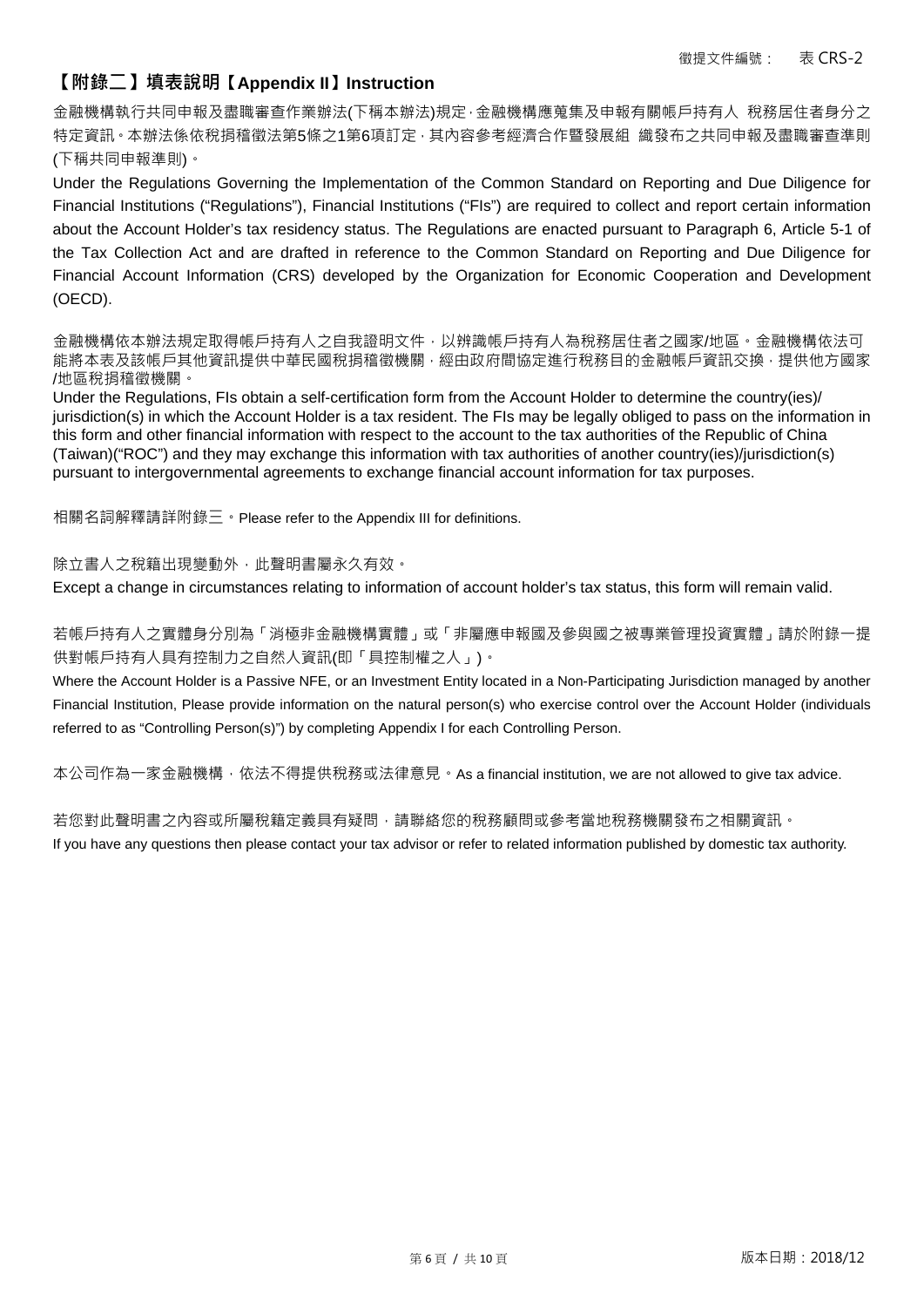## **【附錄三】名詞解釋 【Appendix III】Definitions**

#### **注意:以下名詞解釋係協助您填寫此聲明書使用。若您對於下述名詞定義上有疑問,請與您的稅務顧問聯繫。**

Note: The following selected definitions are provided to assist you with the completion of this form. If you have any questions about these definitions or require further detail, please contact your tax adviser.

#### **1. 帳戶持有人 Account Holder**

「帳戶持有人」指由管理金融帳戶之金融機構列為或辨識為持有該帳戶之人。金融機構以外之人,以代理人、保管人、 被指定人、簽署人、投資顧問或中間人身分為他人利益持有金融帳戶者,該他人視為帳戶持有人。以一個家長與子女 開立的帳戶為例,如帳戶以家長為子女的合法監護人名義開立,子女會被視為帳戶持有人。聯名帳戶內的每個持有人 都被視為帳戶持有人。

The term "Account Holder" means the person listed or identified as the holder of a Financial Account by the Financial Institution that maintains the account. A person, other than a Financial Institution, holding a Financial Account for the benefit or account of another person as agent, custodian, nominee, signatory, investment advisor, or intermediary, is treated as holding the account. For example in the case of a parent/child relationship where the parent is acting as a legal guardian, the child is regarded as the Account Holder. With respect to a jointly held account, each joint holder is treated as an Account Holder.

**2. 稅籍編號(包括具有同等功能的辨識編號)TIN (including "functional equivalent")** 

「稅籍編號,係指外國基於執行稅法之目的,辨識個人或實體之編號或具相當功能之辨識碼。稅籍編號是稅籍國家向 個人或法人分配獨有的字母與數字組合,用於識別個人或法人的身分,以便實施該稅籍國家的稅務法律。有關可接受 的稅務編號的更多詳細資訊刊載於經濟合作與發展組織的自動交換資料網站。

某些稅籍國家不發出稅務編號。但是,這些稅籍國家通常使用具有等同辨識功能的其他完整號碼(「具有等同功能的 辨識號碼」)。此類號碼的例子包括,就個人而言,社會安全號碼/保險號碼、公民/個人身份/服務代碼/號碼,以及居 民登記號碼。

The term "TIN" means a taxpayer identifying number issued by the authorities which can identify individuals or entities.

A TIN is a unique combination of letters or numbers assigned by a jurisdiction to an individual or an Entity and used to identify the individual or Entity for the purposes of administering the tax laws of such jurisdiction. Further details of acceptable TINs can be found at the OECD automatic exchange of information portal.

Some jurisdictions do not issue a TIN. However, these jurisdictions often utilize some other high integrity number with an equivalent level of identification (a "functional equivalent"). Examples of that type of number include, for individuals, a social security/insurance number, citizen/personal identification/service code/number, and resident registration number.

#### **3. 金融機構 Financial Institution**

「金融機構」係指「存款機構」、「保管機構」、「投資實體」及「特定保險公司」。

The term "Financial Institution" means a "Custodial Institution", a "Depository Institution", an "Investment Entity", or a "Specified Insurance Company".

#### **4. 存款機構 Depository Institution**

「存款機構」係指經常以銀行業或類似行業之通常營業方式收受存款之實體。

The term "Depository Institution" means any Entity that accepts deposits in the ordinary course of a banking or similar business.

#### **5. 保管機構 Custodial Institution**

「保管機構」係指主要業務係為他人帳戶持有金融資產或依法兼營信託或主要營業以外之其他業務致有為他人帳戶持 有金融資產之實體,且其最近三個會計年度歸屬於持有金融資產及相關金融服務之收入合計數,達收入總額百分之二 十者,存續期間不滿三年者以存續期間計算

The term "Custodial Institution" means any Entity that holds, as a substantial portion of its business, Financial Assets for the account of others or manages a trust sideline or holds Financial Assets for the account of others which is beyond the main business. This is where the Entity's gross income attributable to the holding of Financial Assets and related financial services equals or exceeds 20% of the Entity's gross income during the shorter of: (i) the three-year period that ends on 31 December (or the final day of a non-calendar year accounting period) prior to the year in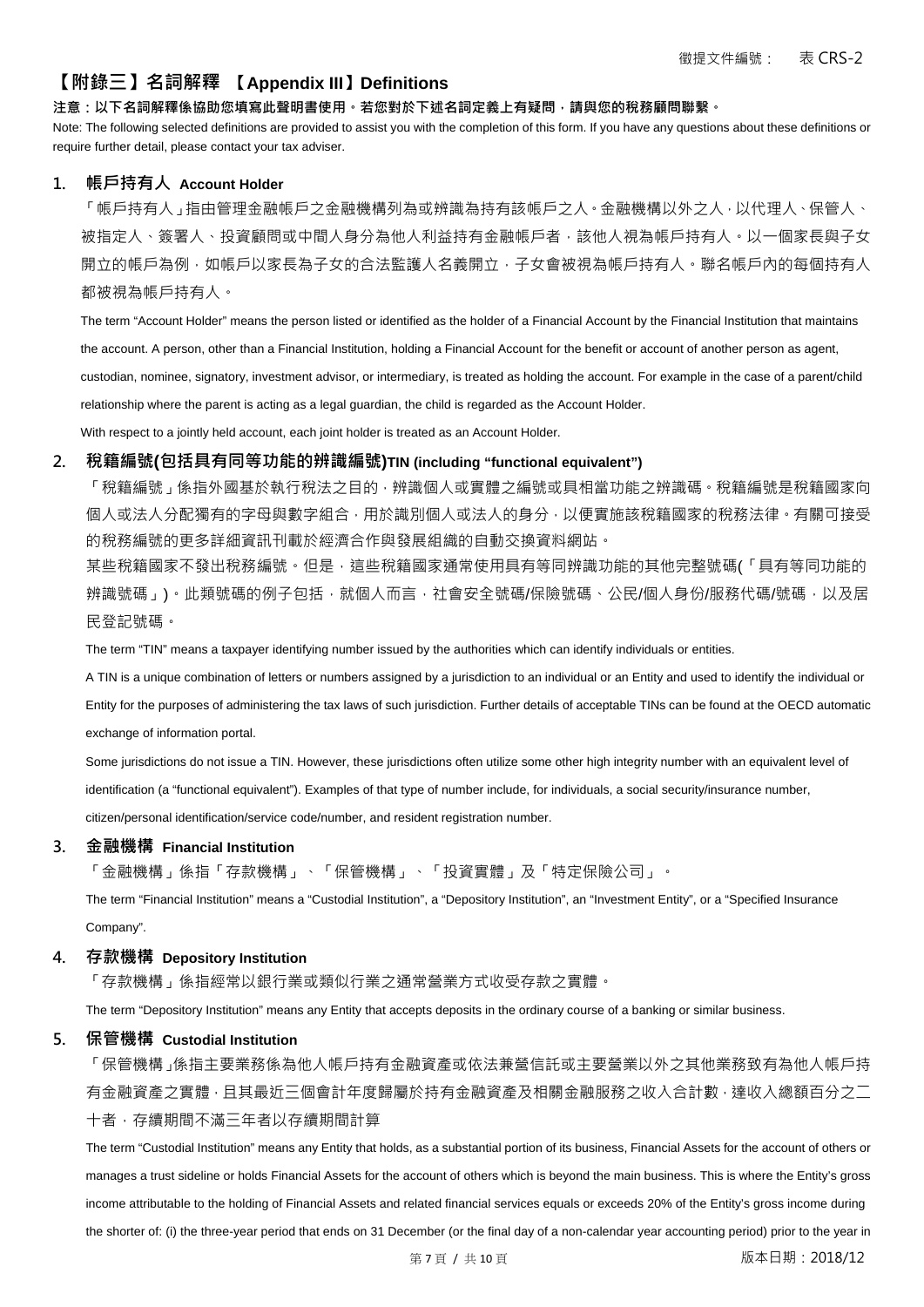which the determination is being made; or (ii) the period during which the Entity has been in existence.

#### **6. 投資實體 Investment Entity**

「投資實體」係指下列任一實體:

(a)主要業務係為客戶或代客戶從事下列任一目之活動或操作,且其最近三個會計年度歸屬於該等活動或操作之收入 合計數,達收入總額百分之五十者,存續期間不滿三年者以存續期間計算:

(i)支票、匯票、存單、票劵、衍生性金融商品等貨幣市場工具交易;外匯;匯率、利率及指數工具;可轉讓有價 證券;或商品期貨交易。

(ii)個別及集合投資組合管理。

(iii)代他人進行其他投資、行政管理或經理金融資產或金錢。

(b)由存款機構、保管機構、特定保險公司或前款規定之投資實體管理,且其最近三個會計年度歸屬於金融資產之投 資、再投資或交易之收入合計數,達收入總額百分之五十者,存續期間不滿三年者以存續期間計算。。

The term "Investment Entity" means any Entity:

(a) that primarily conducts as a business one or more of the following activities or operations for or on behalf of a customer:

i) trading in money market instruments (cheques, bills, certificates of deposit, derivatives, etc.); foreign exchange; exchange, interest rate and index instruments; transferable securities; or commodity futures trading;

ii) individual and collective portfolio management; or

iii) otherwise investing, administering, or managing Financial Assets or money on behalf of other persons; or

(b) that is managed by another Entity that is a Depository Institution, a Custodial Institution, a Specified Insurance Company, or an Investment Entity described above and an Entity's gross income is primarily attributable to investing, reinvesting, or trading in Financial Assets is equals or exceeds 50% of the Entity's gross income during the shorter of: (i) the three-year period ending on 31 December of the year preceding the year in which the determination is made; or (ii) the period during which the Entity has been in existence.

#### **7. 特定保險公司 Specified Insurance Company**

「特定保險公司」係指任何發行具現金價值保險契約或年金保險契約、或須對具現金價值保險契約或年金保險契約承 擔給付義務之保險公司或其控股公司。

The term "Specified Insurance Company" means any Entity that is an insurance company (or the holding company of an insurance company) that issues, or is obligated to make payments with respect to, a Cash Value Insurance Contract or an Annuity Contract.

## **8. 非屬應申報國及參與國之被專業管理投資實體 Investment entity located in a non-reportable jurisdiction**

**non-participating jurisdiction and managed by another financial institution** 

「非屬應申報國及參與國之被專業管理投資實體」係指該實體屬應申報國及參與國以外並由一金融機構所管理。 The term "Investment entity located in a non-reportable jurisdiction non-participating jurisdiction and managed by another financial institution" means any Entity is located in an jurisdiction which is outside the Reportable Jurisdiction and Participating Jurisdiction and managed by a Financial Institution.

#### **9. 應申報國 Reportable Jurisdiction**

「應申報國」指依據與我國商訂稅務用途資訊交換之條約或協定進行金融帳戶資訊自動交換,且經財政部公告之國家 或地區。

The term " Reportable Jurisdiction" is a jurisdiction with which an obligation to provide financial account information is in place and that is identified in a published list.

#### **10. 參與國 Participating Jurisdiction**

「參與國」指依經濟合作暨發展組織發布之共同申報及盡職審查準則進行金融帳戶資訊自動交換,且經財政部公告之 國家或地區。

A "Participating Jurisdiction" means a jurisdiction with which an agreement is in place pursuant to which it will provide the information required on the automatic exchange of financial account information set out in the Common Reporting Standard and that is identified in a published list.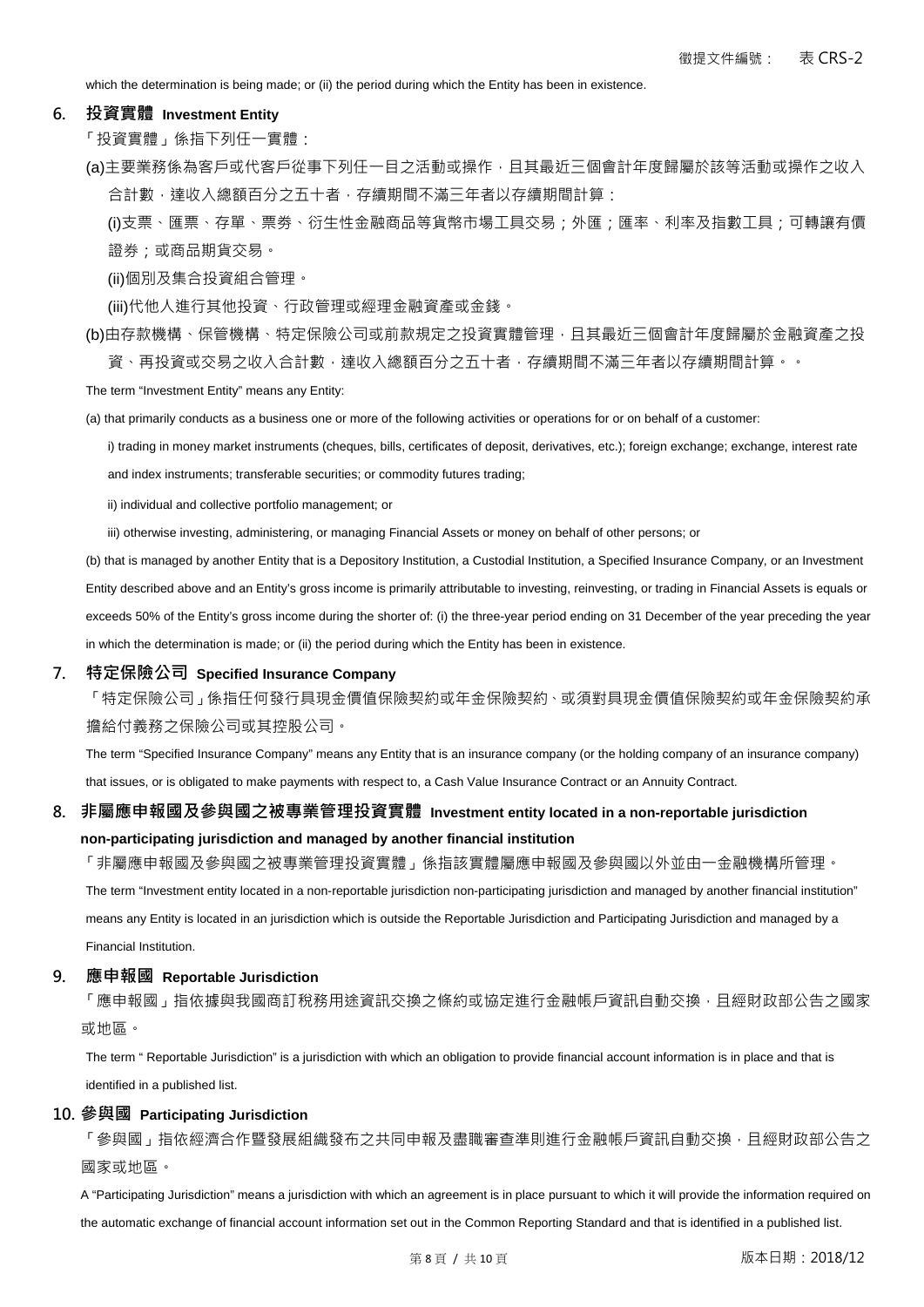#### **11. 具規模證券市場 Established Securities Market**

「具規模證券市場」係指經政府機關正式認可及監督之市場,且該市場年度股票交易價值具相當規模。

The term "Established Securities Market" means an exchange that is officially recognized and supervised by a governmental authority in which the market is located and that has a meaningful annual value of shares traded on the exchange.

#### **12. 非金融集團成員的控股非金融機構實體 Holding NFEs that are members of a nonfinancial group**

「非金融集團成員的控股非金融機構實體」係指主要活動係持有子公司已發行股票或對其提供融資及服務,且該子公 司係從事金融機構業務以外之交易或商業行為。但不包括其功能為投資基金或其他基於投資目的以收購或挹資方式持 有公司股權作為資本資產之投資工具。

The term "Holding NFEs that are members of a nonfinancial group" means substantially all of the activities of the NFE consist of holding (in whole or in part) the outstanding stock of, or providing financing and services to, one or more subsidiaries that engage in trades or businesses other than the business of a Financial Institution, except that an Entity does not qualify for this status if the Entity functions (or holds itself out) as an investment fund, such as a private equity fund, venture capital fund, leveraged buyout fund, or any investment vehicle whose purpose is to acquire or fund companies and then hold interests in those companies as capital assets for investment purposes.

### **13. 清算中或重整中的非金融機構實體 NFEs that are liquidating or emerging from reorganization**

「清算中或重整中的非金融機構實體」係指前五年非屬金融機構,且正進行清算或重整程序。

The term "NFEs that are liquidating or emerging from reorganization " means the NFE was not a Financial Institution in the past five years, and is in the process of liquidating its assets or is reorganizing with the intent to continue or recommence operations in a business other than that of a Financial Institution

### **14. 非金融集團成員的財務中心 Treasury centers that are members of a nonfinancial group**

「非金融集團成員的財務中心」係指主要活動係與其關係實體或為其關係實體從事融資或避險交易,且未對非關係實 體提供融資或避險服務。前述關係實體以主要從事金融機構以外業務者為限。

The term "Treasury centers that are members of a nonfinancial group " means the NFE primarily engages in financing and hedging transactions with, or for, Related Entities that are not Financial Institutions, and does not provide financing or hedging services to any Entity that is not a Related Entity, provided that the group of any such Related Entities is primarily engaged in a business other than that of a Financial Institution

#### **15. 非營利組織 Non-profit NFEs**

「非營利組織」係指符合下列條件之非金融機構實體:

- (a) 專為宗教、公益、科學、藝術、文化、運動或教育之目的而於其所在國家或地區設立及營運者;或於其所在國家 或地區設立及營運,且為專業組織、企業聯盟、商會、工會組織、農業或園藝組織、公民聯盟或專為促進社會福 利之組織。
- (b) 於其所在國家或地區免納所得稅者。
- (c) 股東或成員對其所得或資產不得主張所有權或受益權。
- (d) 依其所在國家或地區適用之法律或其設立文件規定,除為執行慈善活動,或為給付合理勞務報酬或財產公平市價 之價金外,不得分配所得或資產或贈與利益予私人或非慈善性質實體。
- (e) 依其所在國家或地區適用之法律或其設立文件規定,清算或解散時應將賸餘財產分配與政府實體或其他非營利組 織,或歸屬其所在國家或地區之各級政府。

The term "Non-profit NFEs " means the NFE meets all of the following requirements:

- (a) it is established and operated in its jurisdiction of residence exclusively for religious, charitable, scientific, artistic, cultural, athletic, or educational purposes; or it is established and operated in its jurisdiction of residence and it is a professional organization, business league, chamber of commerce, labor organization, agricultural or horticultural organization, civic league or an organization operated exclusively for the promotion of social welfare;
- (b) it is exempt from income tax in its jurisdiction of residence;
- (c) it has no shareholders or members who have a proprietary or beneficial interest in its income or assets;